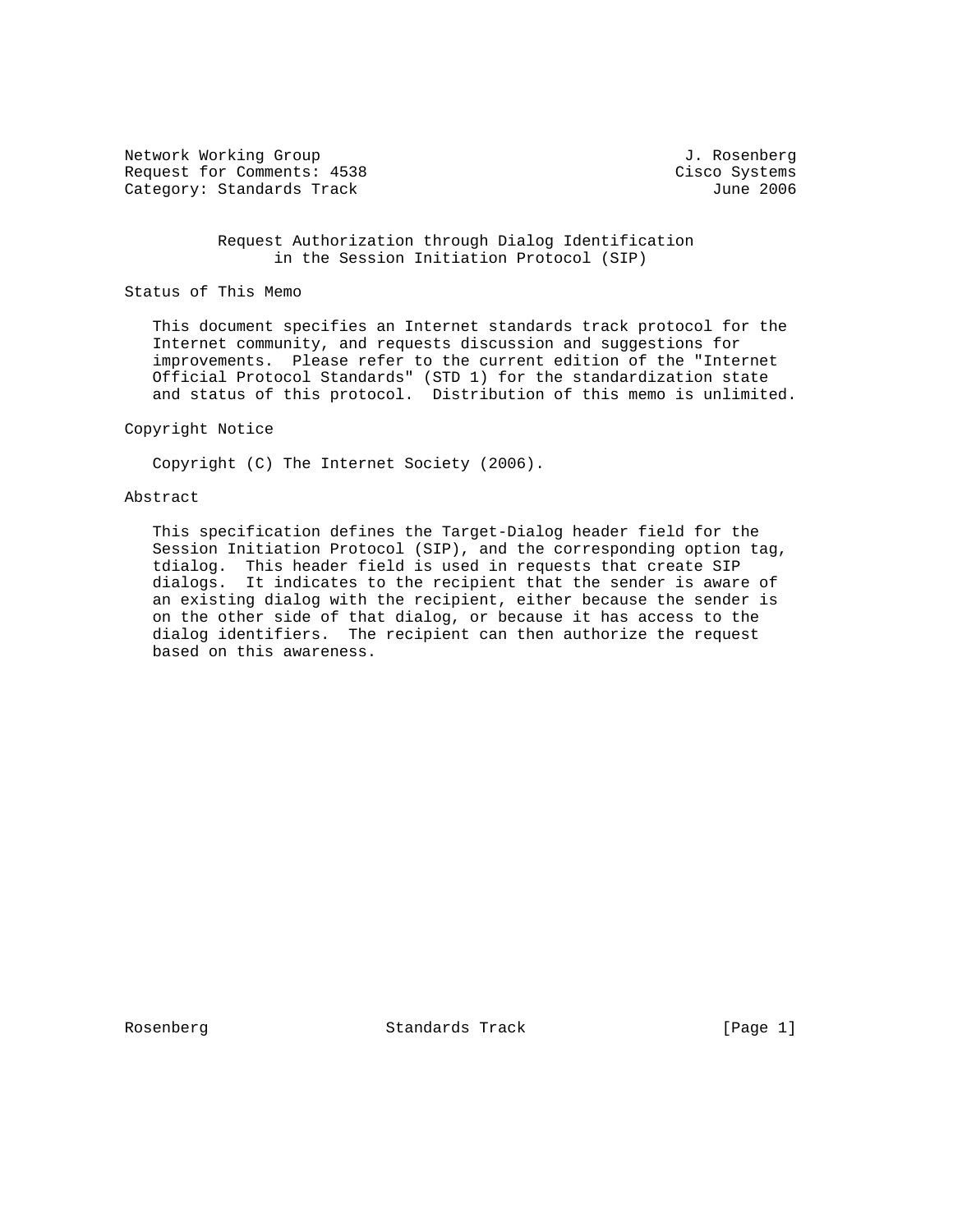| Table of Contents |
|-------------------|
|-------------------|

| 7 <sub>1</sub> |  |
|----------------|--|
|                |  |
|                |  |
|                |  |
|                |  |
|                |  |
|                |  |
|                |  |
|                |  |
|                |  |
|                |  |
|                |  |
|                |  |
|                |  |
|                |  |

Rosenberg Standards Track [Page 2]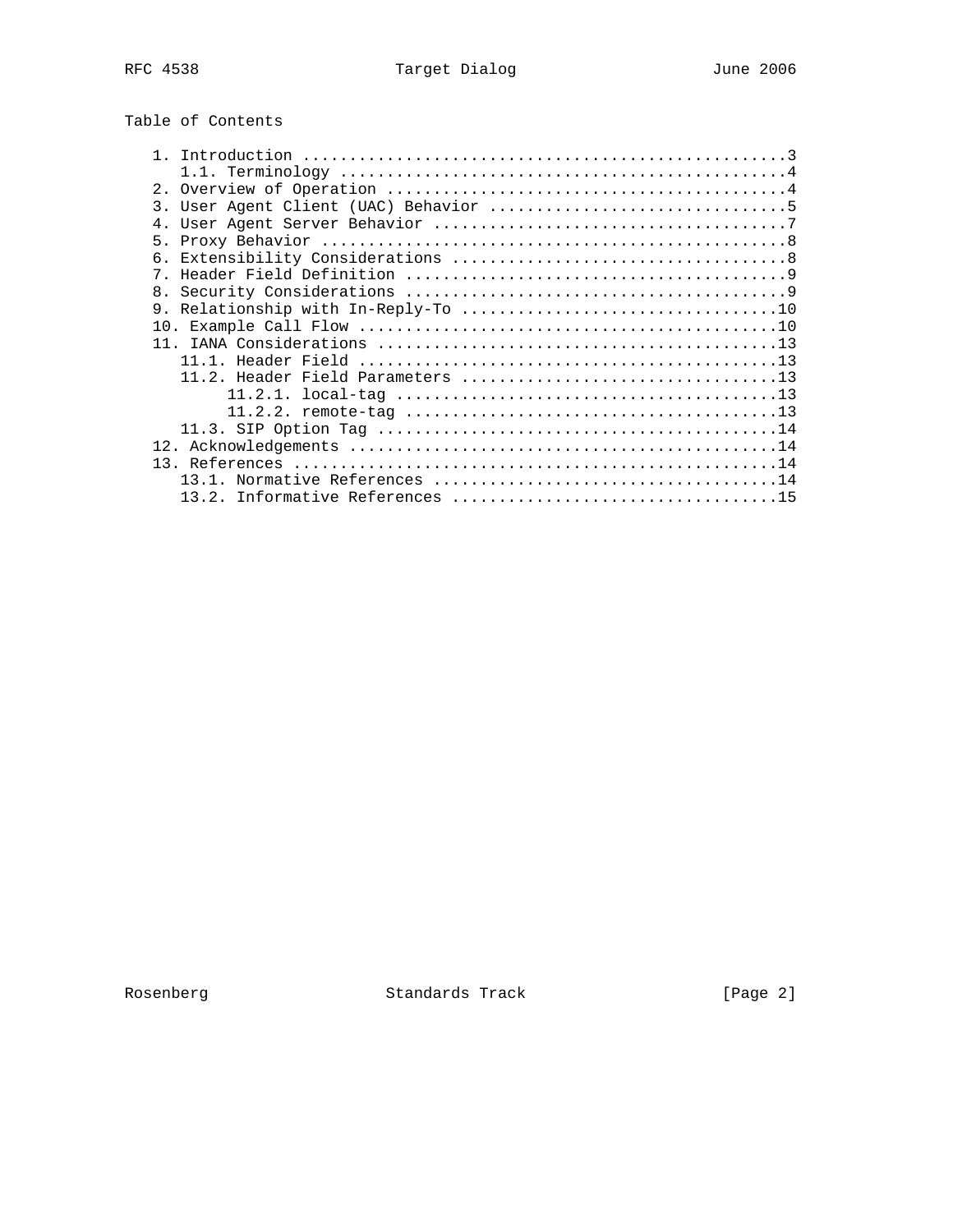# 1. Introduction

 The Session Initiation Protocol (SIP) [2] defines the concept of a dialog as a persistent relationship between a pair of user agents. Dialogs provide context, including sequence numbers, proxy routes, and dialog identifiers. Dialogs are established through the transmission of SIP requests with particular methods. Specifically, the INVITE, REFER [8], and SUBSCRIBE [3] requests all create dialogs.

When a user agent receives a request that creates a dialog, it needs to decide whether to authorize that request. For some requests, authorization is a function of the identity of the sender, the request method, and so on. However, many situations have been identified in which a user agent's authorization decision depends on whether the sender of the request is currently in a dialog with that user agent, or whether the sender of the request is aware of a dialog the user agent has with another entity.

 One such example is call transfer, accomplished through REFER. If user agents A and B are in an INVITE dialog, and user agent A wishes to transfer user agent B to user agent C, user agent A needs to send a REFER request to user agent B, asking user agent B to send an INVITE request to user agent C. User agent B needs to authorize this REFER. The proper authorization decision is that user agent B should accept the request if it came from a user with whom B currently has an INVITE dialog relationship. Current implementations deal with this by sending the REFER on the same dialog as the one in place between user agents A and B. However, this approach has numerous problems [12]. These problems include difficulties in determining the lifecycle of the dialog and its usages and in determining which messages are associated with each application usage. Instead, a better approach is for user agent A to send the REFER request to user agent B outside of the dialog. In that case, a means is needed for user agent B to authorize the REFER.

 Another example is the application interaction framework [14]. In that framework, proxy servers on the path of a SIP INVITE request can place user interface components on the user agent that generated or received the request. To do this, the proxy server needs to send a REFER request to the user agent, targeted to its Globally Routable User Agent URI (GRUU) [13], asking the user agent to fetch an HTTP resource containing the user interface component. In such a case, a means is needed for the user agent to authorize the REFER. The application interaction framework recommends that the request be authorized if it was sent from an entity on the path of the original dialog. This can be done by including the dialog identifiers in the

Rosenberg Standards Track [Page 3]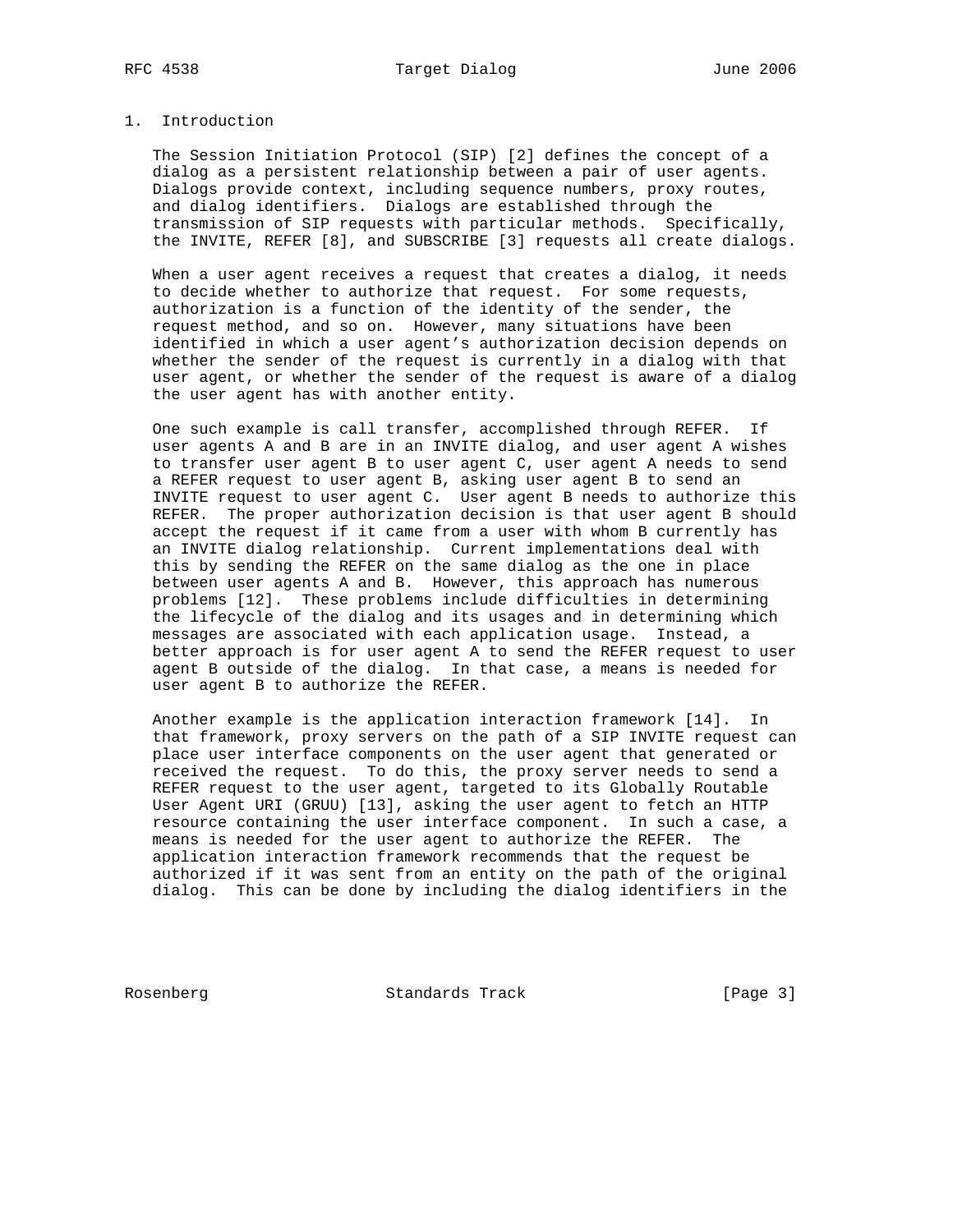REFER, which prove that the user agent that sent the REFER is aware of those dialog identifiers (this needs to be secured against eavesdroppers through the sips mechanism, of course).

 Another example is if two user agents share an INVITE dialog, and an element on the path of the INVITE request wishes to track the state of the INVITE. In such a case, it sends a SUBSCRIBE request to the GRUU of the user agent, asking for a subscription to the dialog event package. If the SUBSCRIBE request came from an element on the INVITE request path, it should be authorized.

### 1.1. Terminology

 The key words "MUST", "MUST NOT", "REQUIRED", "SHALL", "SHALL NOT", "SHOULD", "SHOULD NOT", "RECOMMENDED", "MAY", and "OPTIONAL" in this document are to be interpreted as described in RFC 2119 [1].

### 2. Overview of Operation





 Figure 1 shows the basic model of operation. User agent A sends an INVITE to user agent B, traversing two servers, server A and server B. Both servers act as proxies for this transaction. User B sends a 200 OK response to the INVITE. This 200 OK includes a Supported header field indicating support for this specification (through the presence of the tdialog option tag). The 200 OK response establishes a dialog between the two user agents.

Rosenberg **Standards Track** [Page 4]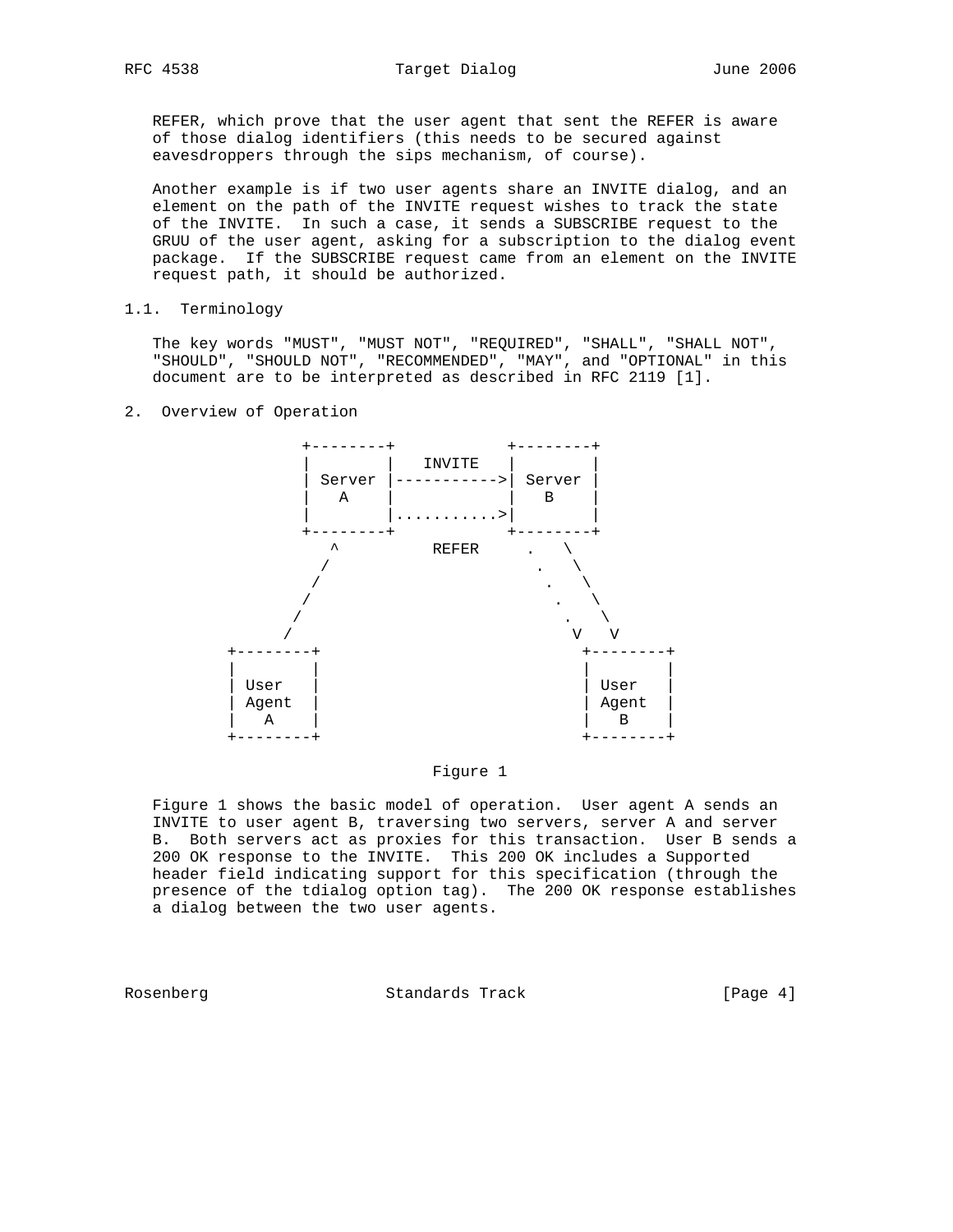Next, an entity that was present along the request path (server A, for example) wishes to send a dialog-forming request (such as REFER) to user agent A or B (user B for example). So, the entity acts as a user agent and sends the request to user agent B. This request is addressed to the URI of user agent B, which server A learned from inspecting the Contact header field in the 200 OK of the INVITE request. If this URI has the GRUU [11] property (it can be used by any element on the Internet, such as server A, to reach the specific user agent instance that generated that 200 OK to the INVITE), then the mechanism will work across NAT boundaries.

 The request generated by server A will contain a Target-Dialog header field. This header field contains the dialog identifiers for the INVITE dialog between user agents A and B, composed of the Call-ID, local tag, and remote tag. Server A knew to include the Target- Dialog header field in the REFER request because it knows that user agent B supports it.

When the request arrives at user agent B, it needs to make an authorization decision. Because the INVITE dialog was established using a sips URI, and because the dialog identifiers are cryptographically random [2], no entity except for user agent A or the proxies on the path of the initial INVITE request can know the dialog identifiers. Thus, because the request contains those dialog identifiers, user agent B can be certain that the request came from user agent A, the two proxies, or an entity to whom the user agent or proxies gave the dialog identifiers. As such, it authorizes the request and performs the requested actions.

3. User Agent Client (UAC) Behavior

 A UAC SHOULD include a Target-Dialog header field in a request if the following conditions are all true:

- 1. The request is to be sent outside of any existing dialog.
- 2. The user agent client believes that the request may not be authorized by the user agent server unless the user agent client can prove that it is aware of the dialog identifiers for some other dialog. Call this dialog the target dialog.
- 3. The request does not otherwise contain information that indicates that the UAC is aware of those dialog identifiers.

Rosenberg Standards Track [Page 5]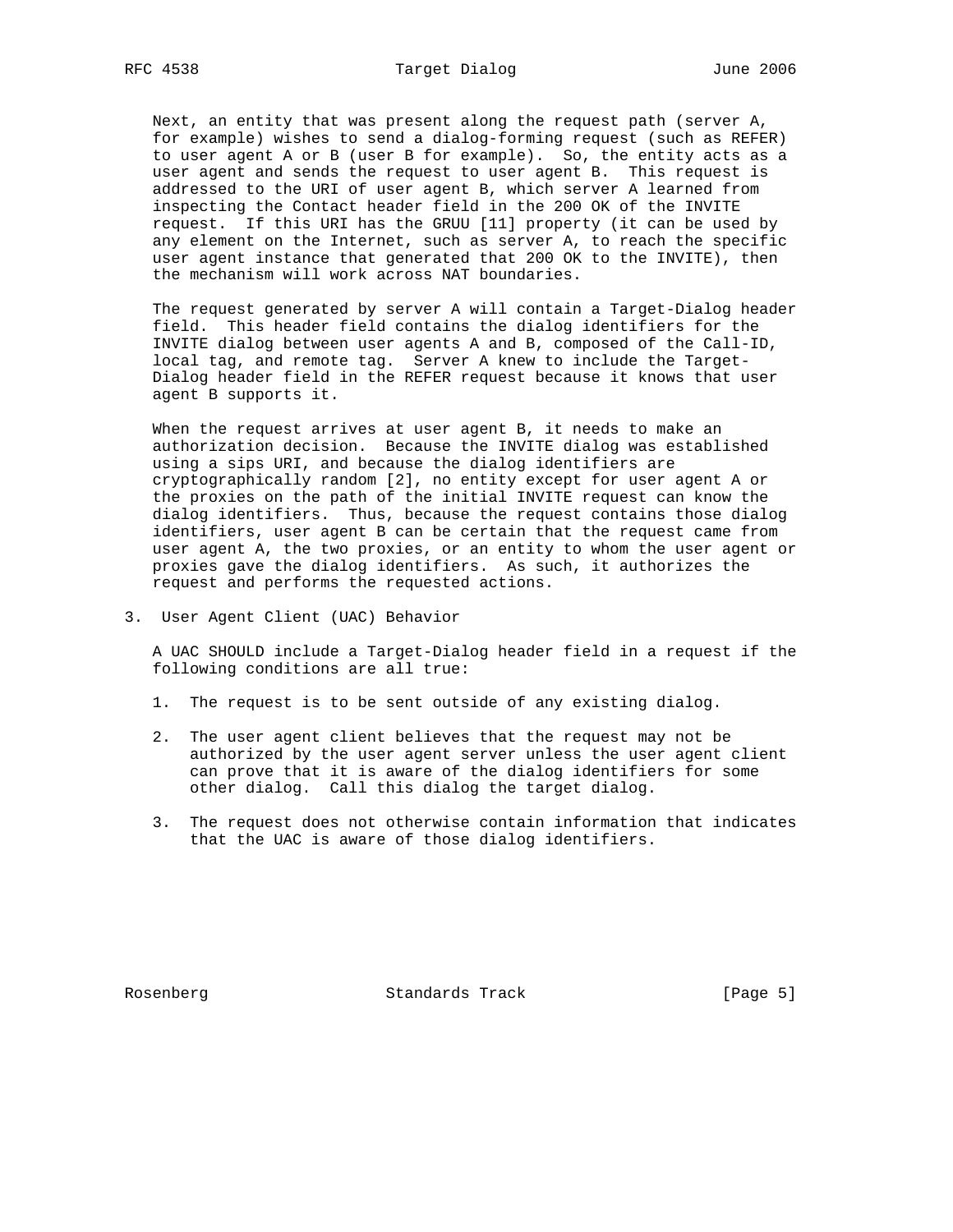4. The user agent client knows that the user agent server supports the Target-Dialog header field. It can know this if it has seen a request or response from the user agent server within the target dialog that contained a Supported header field that included the tdialog option tag.

 If the fourth condition is not met, the UAC SHOULD NOT use this specification. Instead, if it is currently within a dialog with the User Agent Server (UAS), it SHOULD attempt to send the request within the existing target dialog.

 The following are examples of use cases in which these conditions are met:

- o A REFER request is sent according to the principles of [14]. These REFER are sent outside of a dialog and do not contain any other information that indicates awareness of the target dialog. [14] also mandates that the REFER be sent only if the UA indicates support for the target dialog specification.
- o User A is in separate calls with users B and C. User A decides to start a three way call, and so morphs into a focus [17]. User B would like to learn the other participants in the conference. So, it sends a SUBSCRIBE request to user A (who is now acting as the focus) for the conference event package [16]. It is sent outside of the existing dialog between user B and the focus, and it would be authorized by A if user B could prove that it knows the dialog identifiers for its existing dialog with the focus. Thus, the Target-Dialog header field would be included in the SUBSCRIBE.

 The following are examples of use cases in which these conditions are not met:

- o A server acting as a proxy is a participant in an INVITE dialog that establishes a session. The server would like to use the Keypad Markup Language (KPML) event package [18] to find out about keypresses from the originating user agent. To do this, it sends a SUBSCRIBE request. However, the Event header field of this SUBSCRIBE contains event parameters that indicate the target dialog of the subscription. As such, the request can be authorized without additional information.
- o A server acting as a proxy is a participant in an INVITE dialog that establishes a session. The server would like to use the dialog event package [15] to find out about dialogs at the originating user agent. To do this, it sends a SUBSCRIBE request. However, the Event header field of this SUBSCRIBE contains event parameters that indicate the target dialog of the subscription.

Rosenberg Standards Track [Page 6]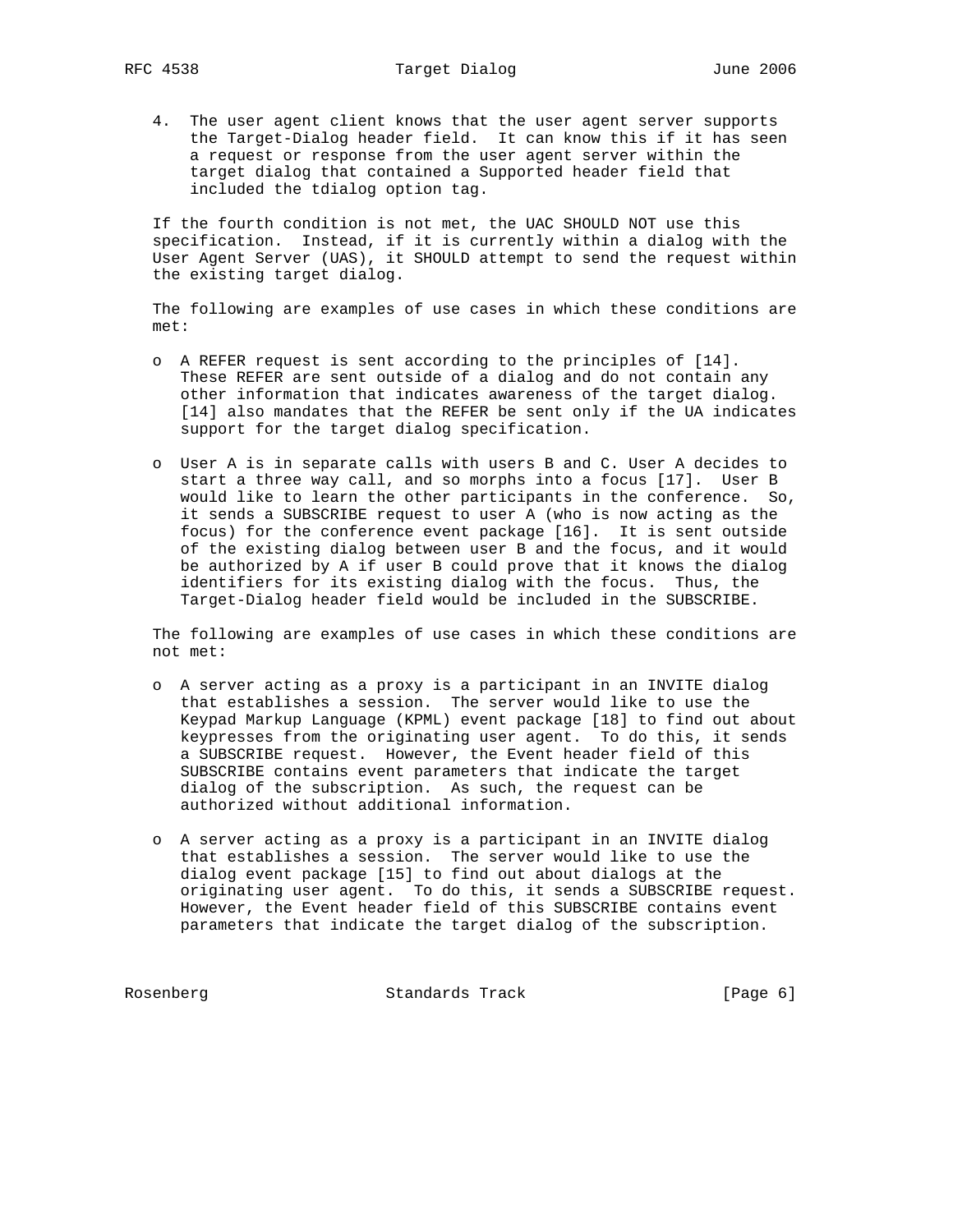As such, the request can be authorized without additional information.

 Specifications that intend to make use of the Target-Dialog header field SHOULD discuss specific conditions in which it is to be included.

 Assuming it is to be included, the value of the callid production in the Target-Dialog header field MUST be equal to the Call-ID of the target dialog. The "remote-tag" header field parameter MUST be present and MUST contain the tag that would be viewed as the remote tag from the perspective of the recipient of the new request. The "local-tag" header field parameter MUST be present and MUST contain the tag that would be viewed as the local tag from the perspective of the recipient of the new request.

 The request sent by the UAC SHOULD include a Require header field that includes the tdialog option tag. This request should, in principle, never fail with a 420 (Bad Extension) response, because the UAC would not have sent the request unless it believed the UAS supported the extension. If a Require header field was not included, and the UAS didn't support the extension, it would normally reject the request because it was unauthorized, probably with a 403. However, without the Require header field, the UAC would not be able to differentiate between the following:

- o a 403 that arrived because the UAS didn't actually understand the Target-Dialog header field (in which case the client should send the request within the target dialog if it can)
- o a 403 that arrived because the UAS understood the Target-Dialog header field, but elected not to authorize the request despite the fact that the UAC proved its awareness of the target dialog (in which case the client should not resend the request within the target dialog, even if it could).
- 4. User Agent Server Behavior

 If a user agent server receives a dialog-creating request and wishes to authorize the request, and if that authorization depends on whether or not the sender has knowledge of an existing dialog with the UAS, and information outside of the Target-Dialog header field does not provide proof of this knowledge, the UAS SHOULD check the request for the existence of the Target-Dialog header field. If this header field is not present, the UAS MAY still authorize the request by other means.

Rosenberg Standards Track [Page 7]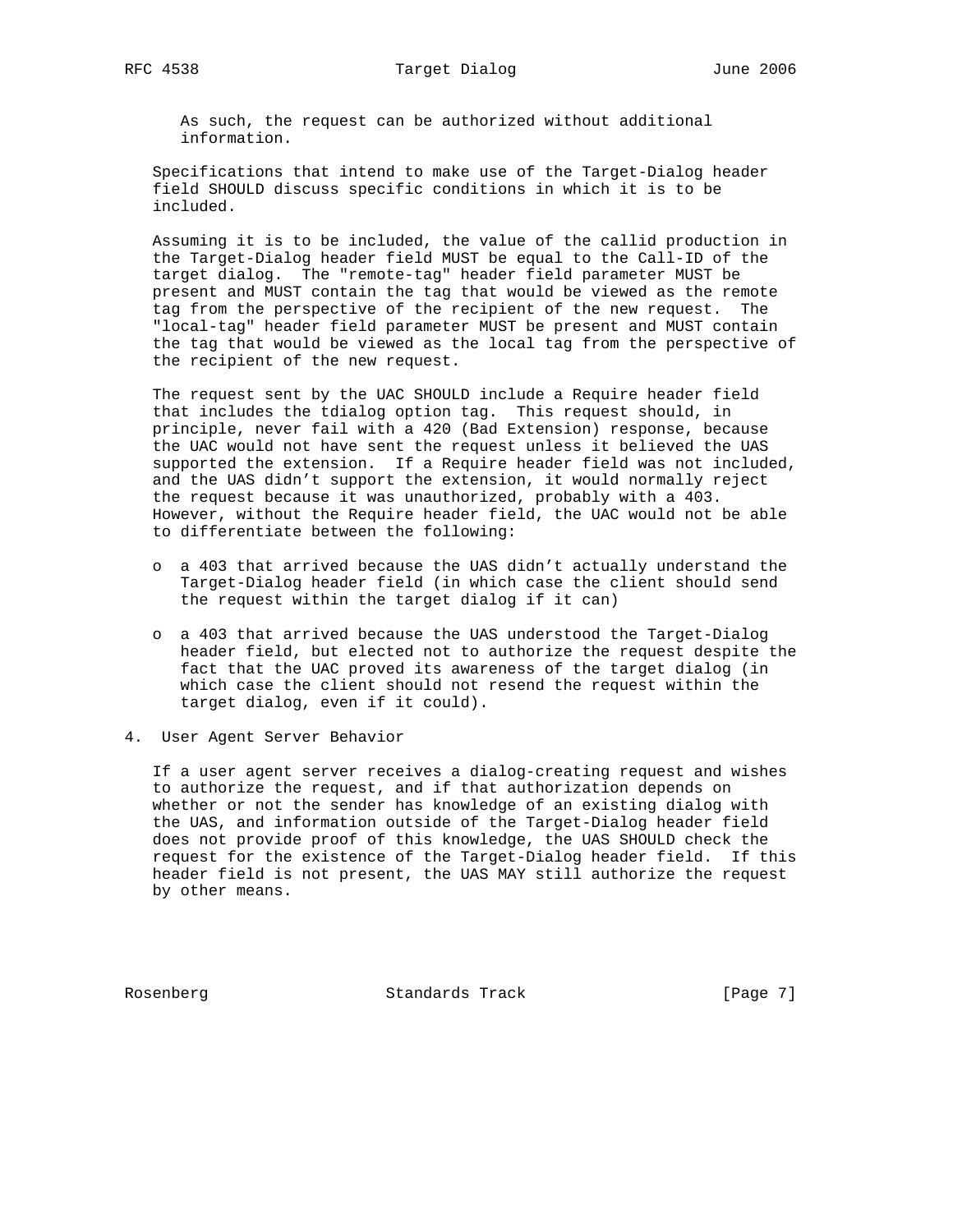If the header field is present, and the value of the callid production, the "remote-tag", and "local-tag" values match the Call-ID, remote tag, and local tag of an existing dialog, and the dialog that they match was established using a sips URI, the UAS SHOULD authorize the request if it would authorize any entity on the path of the request that created that dialog, or any entity trusted by an entity on the path of the request that created that dialog.

 If the dialog identifiers match, but they match a dialog not created with a sips URI, the UAS MAY authorize the request if it would authorize any entity on the path of the request that created that dialog, or any entity trusted by an entity on the path of the request that created that dialog. However, in this case, any eavesdropper on the original dialog path would have access to the dialog identifiers, and thus the authorization is optional.

 If the dialog identifiers don't match, or if they don't contain both a "remote-tag" and "local-tag" parameter, the header field MUST be ignored, and authorization MAY be determined by other means.

5. Proxy Behavior

Proxy behavior is unaffected by this specification.

6. Extensibility Considerations

 This specification depends on a user agent client knowing, ahead of sending a request to a user agent server, whether or not that user agent server supports the Target-Dialog header field. As discussed in Section 3, the UAC can know this because it saw a request or response sent by that UAS within the target dialog that contained the Supported header field whose value included the tdialog option tag.

 Because of this requirement, it is especially important that user agents compliant to this specification include a Supported header field in all dialog forming requests and responses. Inclusion of the Supported header fields in requests is at SHOULD strength per RFC 3261. This specification does not alter that requirement. However, implementers should realize that, unless the tdialog option tag is placed in the Supported header field of requests and responses, this extension is not likely to be used, and instead, the request is likely to be re-sent within the existing target dialog (assuming the sender is the UA on the other side of the target dialog). As such, the conditions in which the SHOULD would not be followed would be those rare cases in which the UA does not want to enable usage of this extension.

Rosenberg Standards Track [Page 8]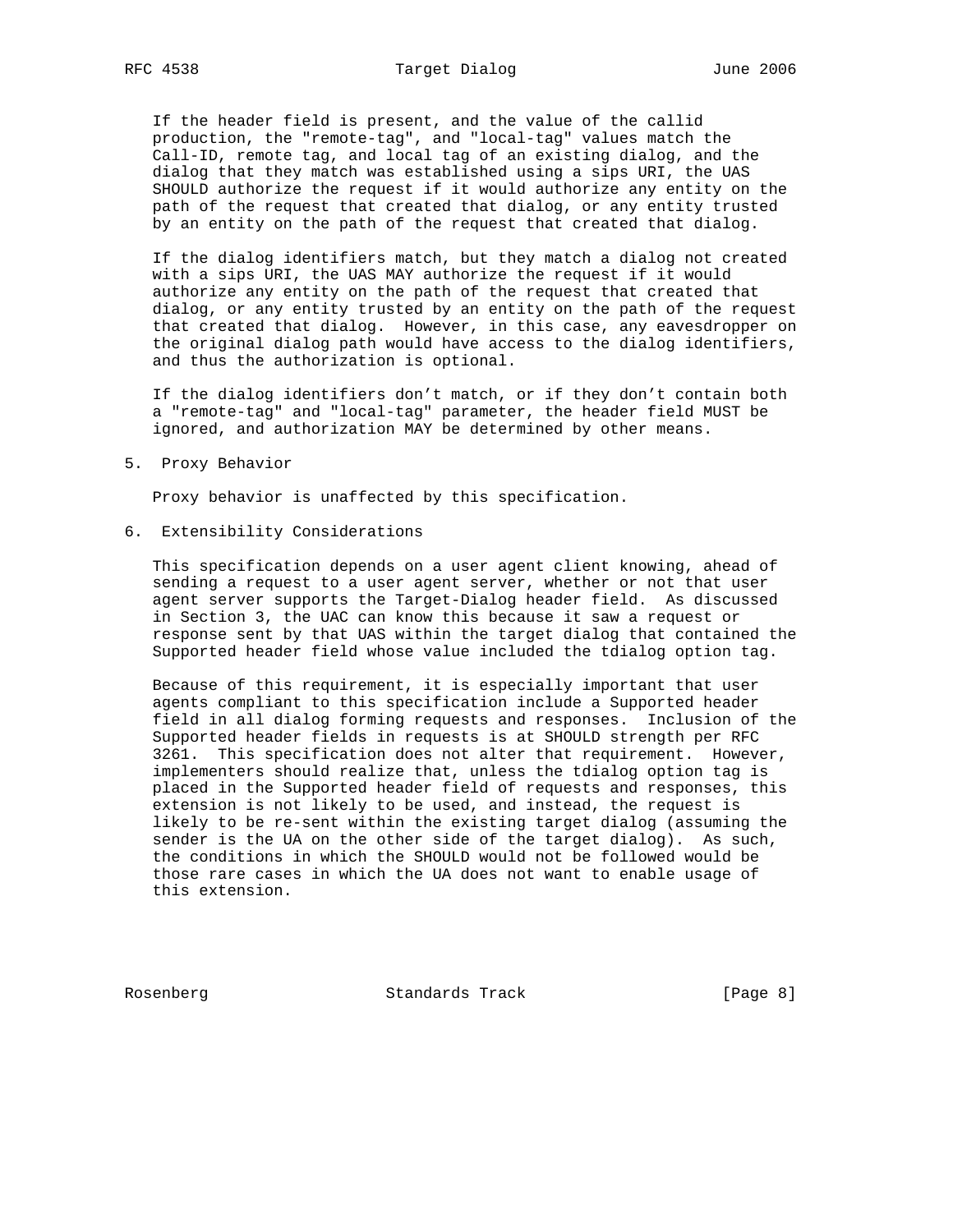RFC 4538 Target Dialog and June 2006

# 7. Header Field Definition

The grammar for the Target-Dialog header field is defined as follows:

| Target-Dialog | $=$ | "Target-Dialog" HCOLON callid *(SEMI   |
|---------------|-----|----------------------------------------|
|               |     | td-param) :callid from RFC 3261        |
| td-param      | $=$ | remote-param / local-param /           |
|               |     | qeneric-param                          |
| remote-param  |     | "remote-tag" EOUAL token               |
| local-param   | $=$ | "local-tag" EOUAL token                |
|               |     | itoken and generic-param from RFC 3261 |

 Figures 3 and 4 are an extension of Tables 2 and 3 in RFC 3261 [2] for the Target-Dialog header field. The column "INF" is for the INFO method [4], "PRA" is for the PRACK method [5], "UPD" is for the UPDATE method [6], "SUB" is for the SUBSCRIBE method [3], "NOT" is for the NOTIFY method [3], "MSG" is for the MESSAGE method [7], "REF" is for the REFER method [8], and "PUB" is for the PUBLISH method [9].

| Header field  | where proxy ACK BYE CAN INV OPT REG PUB |  |  |  |  |
|---------------|-----------------------------------------|--|--|--|--|
| Target-Dialog | R – – – – O – – –                       |  |  |  |  |

Figure 3: Allowed Methods for Target-Dialog

| Header field  |   | where proxy PRA UPD SUB NOT INF MSG REF |  |  |  |  |
|---------------|---|-----------------------------------------|--|--|--|--|
| Target-Dialog | R | $   \Omega$ $  \Omega$                  |  |  |  |  |

Figure 4: Allowed Methods for Target-Dialog

8. Security Considerations

 The Target-Dialog header field is used to authorize requests based on the fact that the sender of the request has access to information that only certain entities have access to. In order for such an authorization decision to be secure, two conditions have to be met. Firstly, no eavesdroppers can have access to this information. That requires the original SIP dialog to be established using a sips URI, which provides TLS on each hop. With a sips URI, only the user agents and proxies on the request path will be able to know the dialog identifiers. The second condition is that the dialog identifiers be sufficiently cryptographically random that they cannot be guessed. RFC 3261 requires global uniqueness for the Call-ID and 32 bits of cryptographic randomness for each tag (there are two tags for a dialog). Given the short duration of a typical dialog (perhaps as long as a day), this amount of randomness appears adequate for

Rosenberg **Standards Track** [Page 9]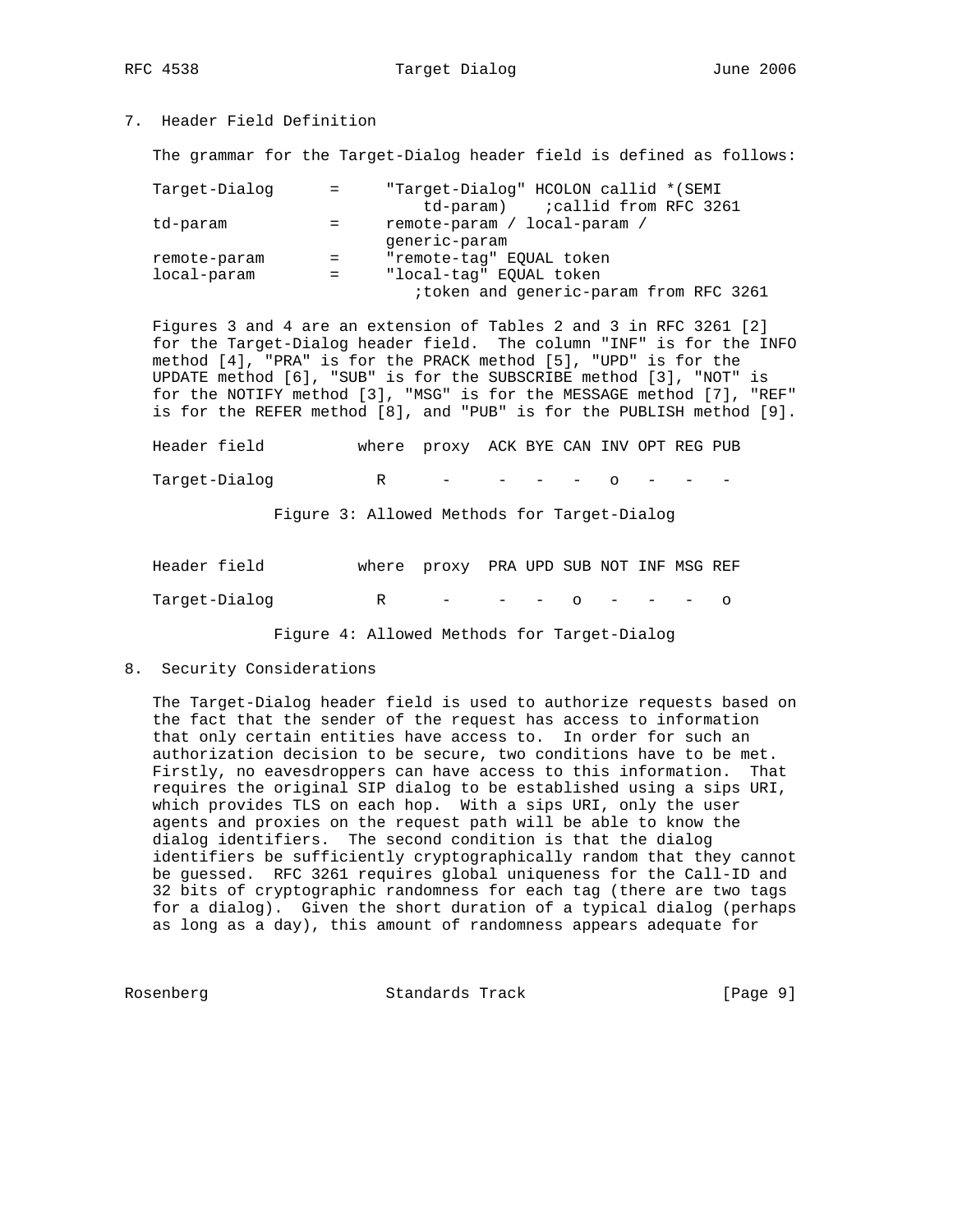preventing guessing attacks. However, it's important to note that this specification requires true cryptographic randomness as set forth in RFC 4086 [11]. Weaker pseudorandom identifiers reduce the probability of collision, but because they are guessable, they are not sufficient to prevent an attacker from observing a sequence of identifiers, guessing the next one, and then using this specification to launch an attack.

9. Relationship with In-Reply-To

 RFC 3261 defines the In-Reply-To header field. It provides a list of Call-IDs for calls that the current request references or returns. It was meant to serve a similar purpose as the Reply-To in email: to facilitate the construction of "threads" of conversations in a user interface. Target-Dialog is similar, in that it also references a previous session. Due to their similarities, it is important to understand the differences, as these two header fields are not substitutes for each other.

 Firstly, In-Reply-To is meant for consumption by a human or a user interface widget, for providing the user with a context that allows them to decide what a call is about and whether they should take it. Target-Dialog, on the other hand, is meant for consumption by the user agent itself, to facilitate authorization of session requests in specific cases where authorization is not a function of the user, but rather the underlying protocols. A UA will authorize a call containing Target-Dialog based on a correct value of the Target- Dialog header field.

 Secondly, Target-Dialog references a specific dialog that must be currently in progress. In-Reply-To references a previous call attempt, most likely one that did not result in a dialog. This is why In-Reply-To uses a Call-ID, and Target-Dialog uses a set of dialog identifiers.

 Finally, In-Reply-To implies cause and effect. When In-Reply-To is present, it means that the request is being sent because of the previous request that was delivered. Target-Dialog does not imply cause and effect, merely awareness for the purposes of authorization.

10. Example Call Flow

 In this example, user agent A and user agent B establish an INVITE initiated dialog through Server-A and Server-B, each of which acts as a proxy for the INVITE. Server B would then like to use the application interaction framework [14] to request that user agent A fetch an HTML user interface component. To do that, it sends a REFER request to A's URI. The flow for this is shown in Figure 5. The

Rosenberg Standards Track [Page 10]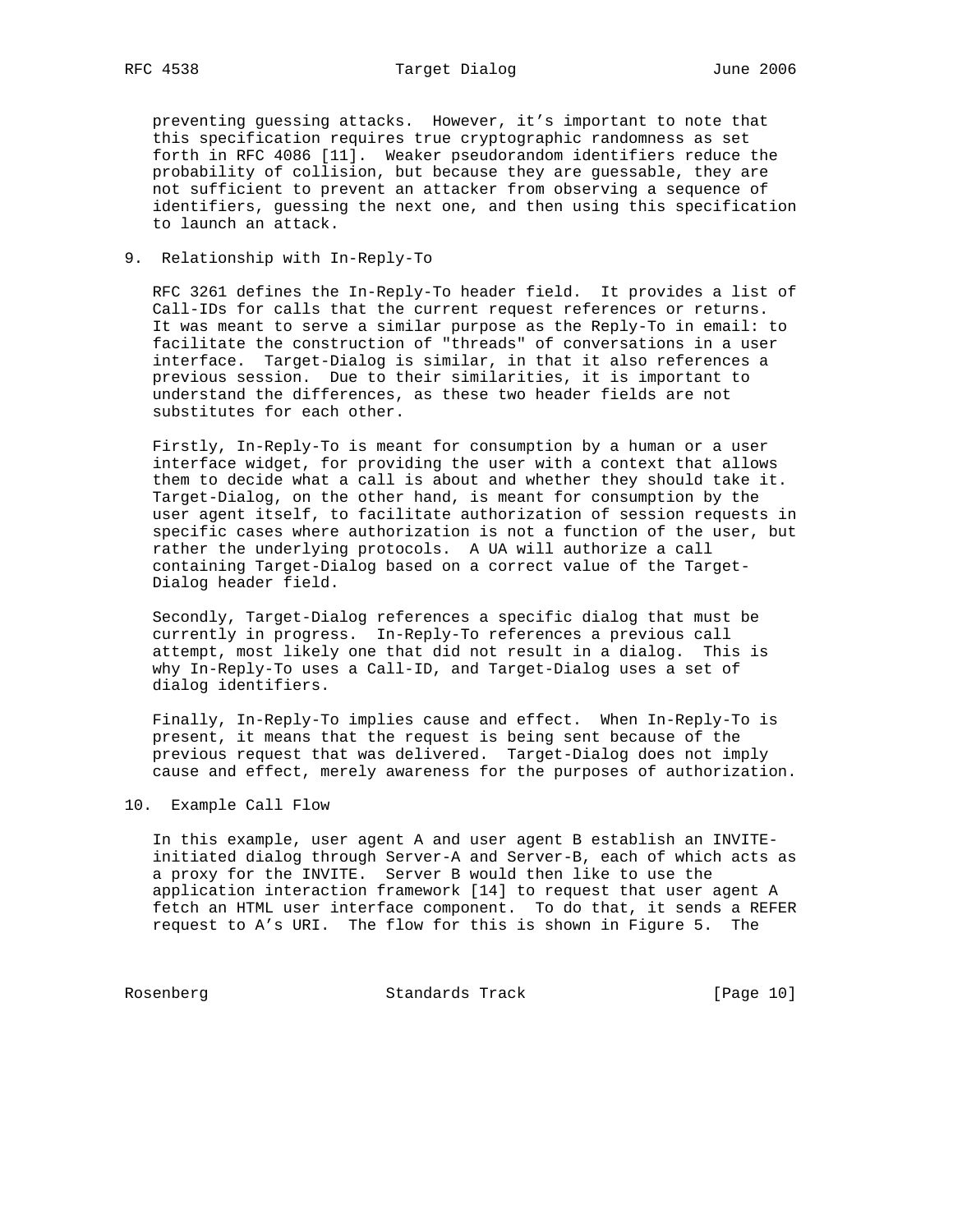conventions of [19] are used to describe representation of long message lines.



#### Figure 5

First, the caller sends an INVITE, as shown in message 1.

 INVITE sips:B@example.com SIP/2.0 Via: SIP/2.0/TLS host.example.com;branch=z9hG4bK9zz8 From: Caller <sip:A@example.com>;tag=kkaz- To: Callee <sip:B@example.org> Call-ID: fa77as7dad8-sd98ajzz@host.example.com CSeq: 1 INVITE Max-Forwards: 70 Supported: tdialog Allow: INVITE, OPTIONS, BYE, CANCEL, ACK, REFER Accept: application/sdp, text/html <allOneLine> Contact: <sips:A@example.com;gruu;opaque=urn:uuid:f81d4f ae-7dec-11d0-a765-00a0c91e6bf6;grid=99a>;schemes="http,sip,sips" </allOneLine> Content-Length: ... Content-Type: application/sdp

Rosenberg Standards Track [Page 11]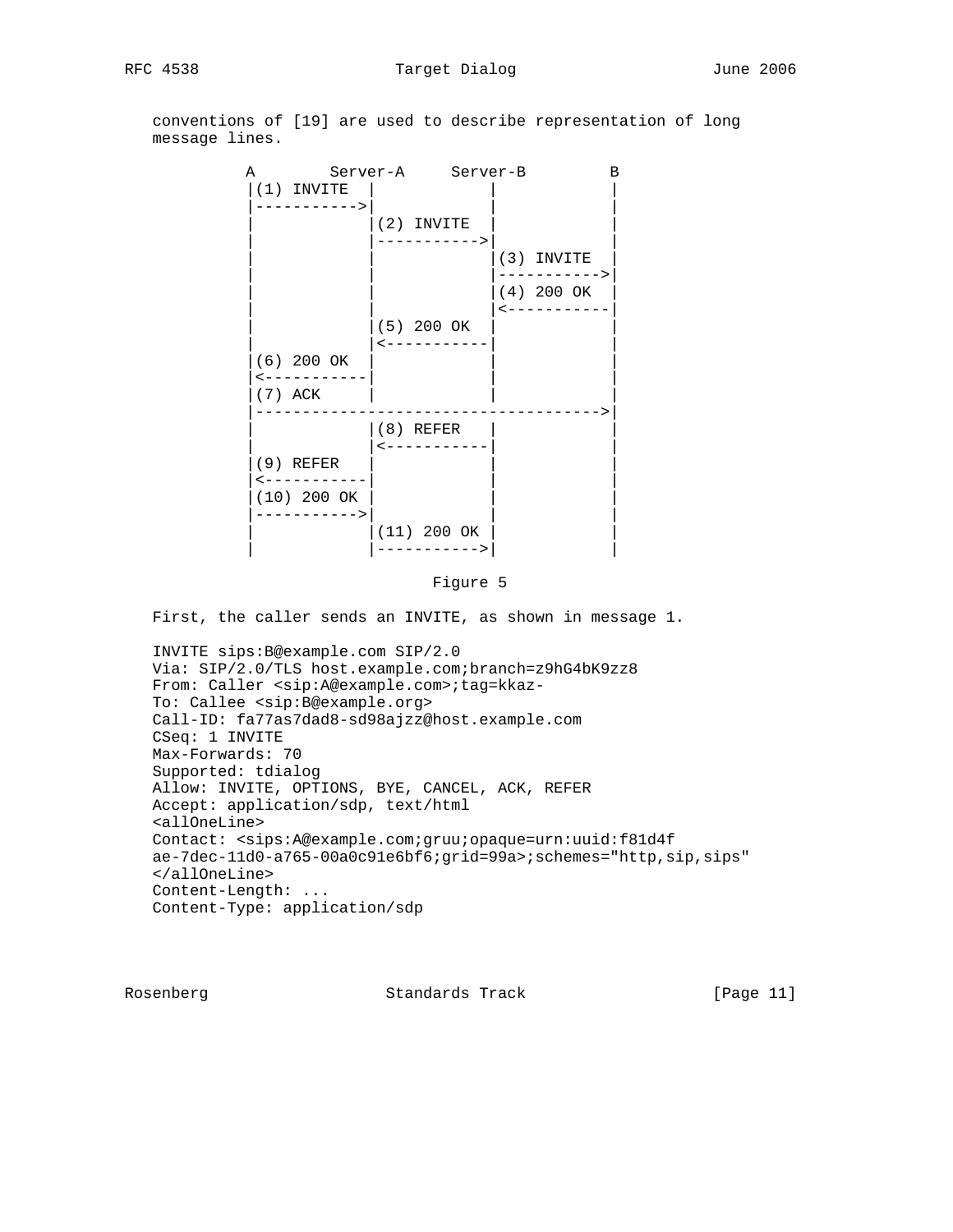RFC 4538 Target Dialog and June 2006

--SDP not shown--

 The INVITE indicates that the caller supports GRUU (note its presence in the Contact header field of the INVITE) and the Target-Dialog header field. This INVITE is forwarded to the callee (messages 2-3), which generates a 200 OK response that is forwarded back to the caller (message 4-5). Message 5 might look like:

 SIP/2.0 200 OK Via: SIP/2.0/TLS host.example.com;branch=z9hG4bK9zz8 From: Caller <sip:A@example.com>;tag=kkaz- To: Callee <sip:B@example.org>;tag=6544 Call-ID: fa77as7dad8-sd98ajzz@host.example.com CSeq: 1 INVITE Contact: <sips:B@pc.example.org> Content-Length: ... Content-Type: application/sdp

--SDP not shown--

 In this case, the called party does not support GRUU or the Target- Dialog header field. The caller generates an ACK (message 7). Server B then decides to send a REFER to user A:

 <allOneLine> REFER sips:A@example.com;gruu;opaque=urn:uuid:f81d4f ae-7dec-11d0-a765-00a0c91e6bf6;grid=99a SIP/2.0 </allOneLine> Via: SIP/2.0/TLS serverB.example.org;branch=z9hG4bK9zz10 From: Server B <sip:serverB.example.org>;tag=mreysh <allOneLine> To: Caller <sips:A@example.com;gruu;opaque=urn:uuid:f81d4f ae-7dec-11d0-a765-00a0c91e6bf6;grid=99a> </allOneLine> Target-Dialog: fa77as7dad8-sd98ajzz@host.example.com ;local-tag=kkaz- ;remote-tag=6544 Refer-To: http://serverB.example.org/ui-component.html Call-ID: 86d65asfklzll8f7asdr@host.example.com CSeq: 1 REFER Max-Forwards: 70 Require: tdialog Allow: INVITE, OPTIONS, BYE, CANCEL, ACK, NOTIFY Contact: <sips:serverB.example.org> Content-Length: 0

Rosenberg Standards Track [Page 12]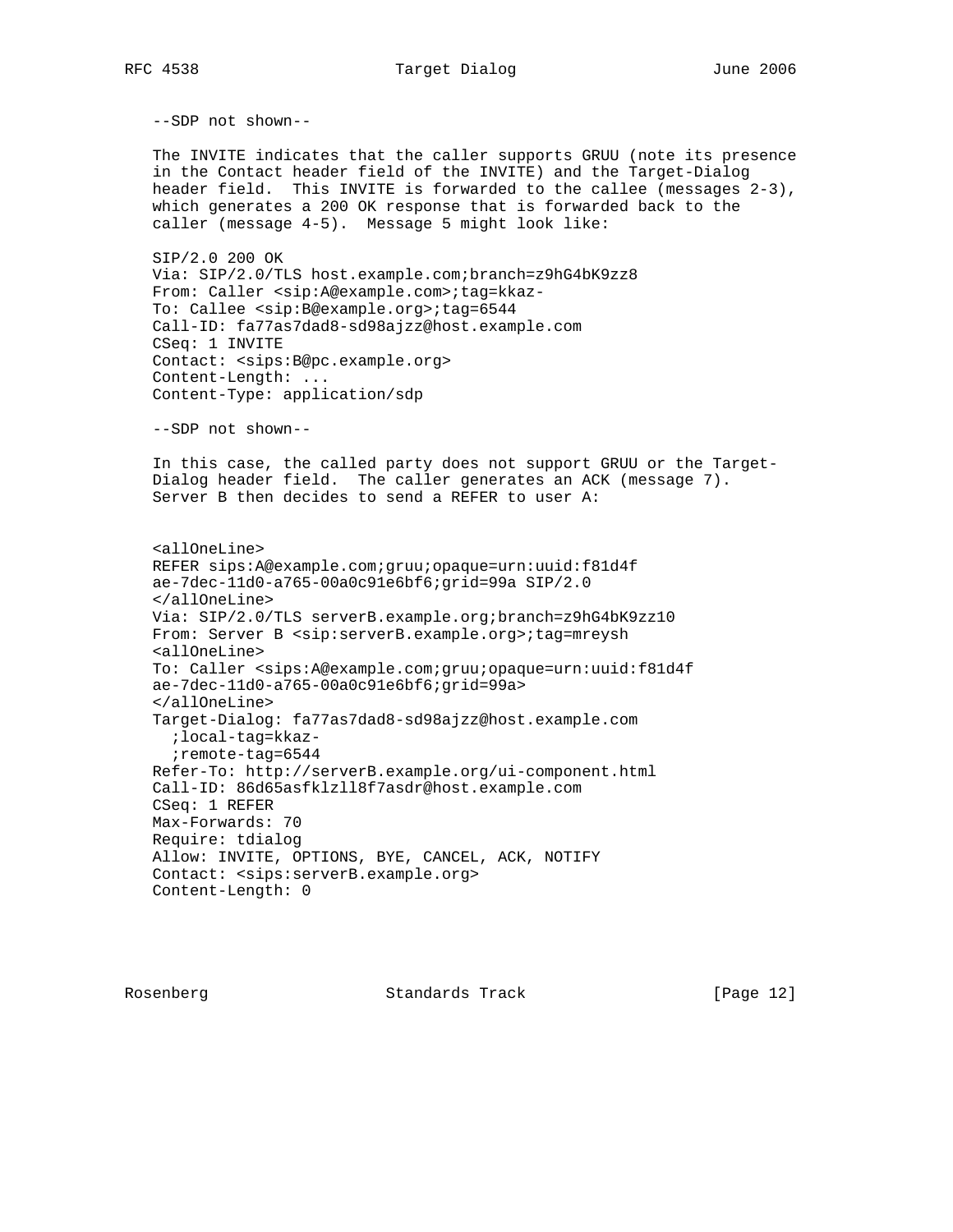This REFER will be delivered to server A because it was sent to the GRUU. From there, it is forwarded to user agent A (message 9) and authorized because of the presence of the Target-Dialog header field.

11. IANA Considerations

 This specification registers a new SIP header field, a new option tag according to the processes of RFC 3261 [2], and two new header field parameters according to the processes of RFC 3968 [10].

11.1. Header Field

RFC Number: RFC 4538

Header Field Name: Target-Dialog

Compact Form: none

11.2. Header Field Parameters

 This section registers two header field parameters according to the processes of RFC 3968 [10].

11.2.1. local-tag

Header Field: Target-Dialog

Header Field Parameter: local-tag

Predefined Values: None

RFC: RFC 4538

11.2.2. remote-tag

Header Field: Target-Dialog

Header Field Parameter: remote-tag

Predefined Values: None

RFC: RFC 4538

Rosenberg Standards Track [Page 13]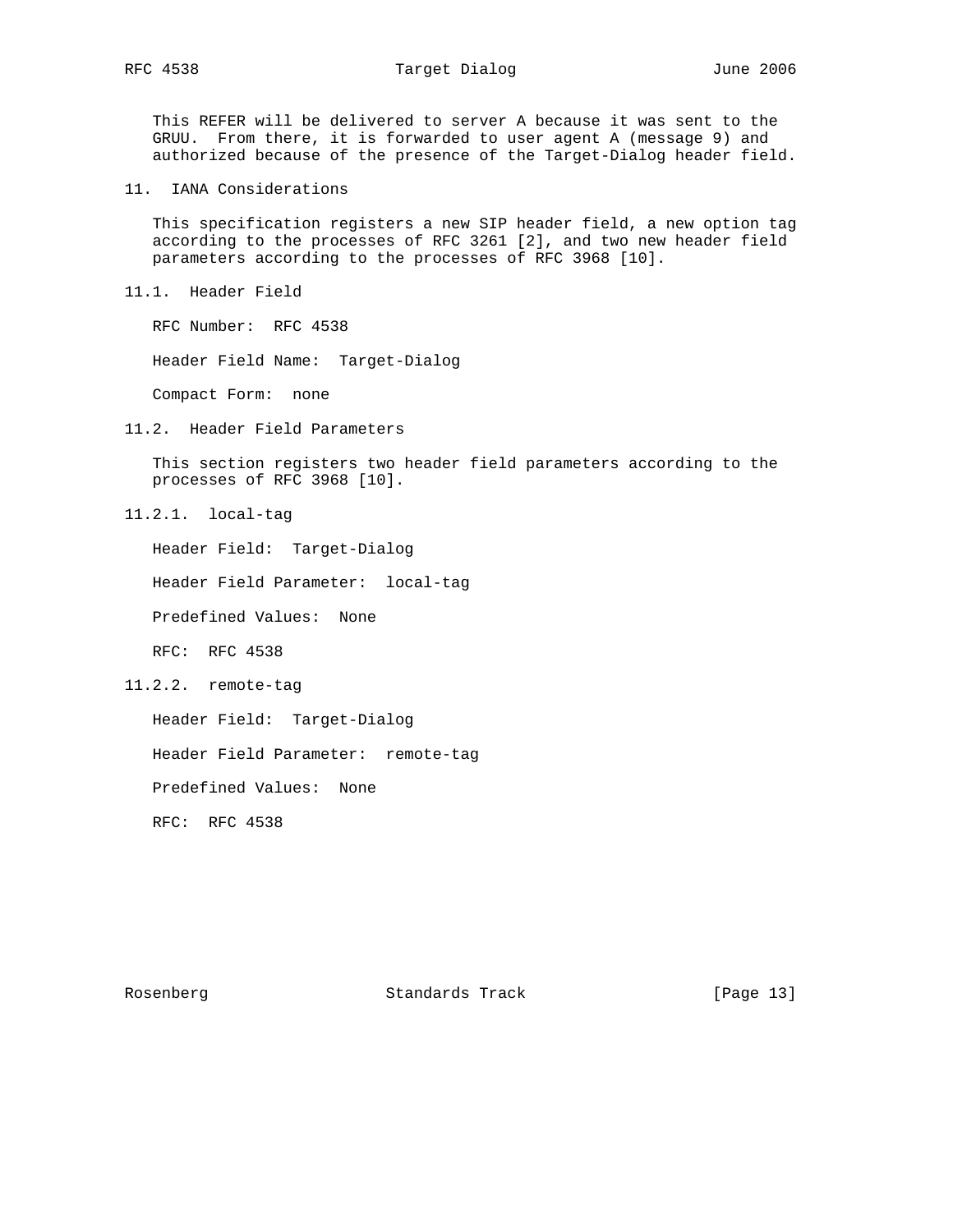11.3. SIP Option Tag

 This specification registers a new SIP option tag per the guidelines in Section 27.1 of RFC 3261.

Name: tdialog

 Description: This option tag is used to identify the target dialog header field extension. When used in a Require header field, it implies that the recipient needs to support the Target-Dialog header field. When used in a Supported header field, it implies that the sender of the message supports it.

12. Acknowledgements

 This specification is based on a header field first proposed by Robert Sparks in the dialog usage draft [12]. John Elwell provided helpful comments.

- 13. References
- 13.1. Normative References
	- [1] Bradner, S., "Key words for use in RFCs to Indicate Requirement Levels", BCP 14, RFC 2119, March 1997.
	- [2] Rosenberg, J., Schulzrinne, H., Camarillo, G., Johnston, A., Peterson, J., Sparks, R., Handley, M., and E. Schooler, "SIP: Session Initiation Protocol", RFC 3261, June 2002.
	- [3] Roach, A., "Session Initiation Protocol (SIP)-Specific Event Notification", RFC 3265, June 2002.
	- [4] Donovan, S., "The SIP INFO Method", RFC 2976, October 2000.
	- [5] Rosenberg, J. and H. Schulzrinne, "Reliability of Provisional Responses in Session Initiation Protocol (SIP)", RFC 3262, June 2002.
	- [6] Rosenberg, J., "The Session Initiation Protocol (SIP) UPDATE Method", RFC 3311, October 2002.
	- [7] Campbell, B., Rosenberg, J., Schulzrinne, H., Huitema, C., and D. Gurle, "Session Initiation Protocol (SIP) Extension for Instant Messaging", RFC 3428, December 2002.
	- [8] Sparks, R., "The Session Initiation Protocol (SIP) Refer Method", RFC 3515, April 2003.

Rosenberg Standards Track [Page 14]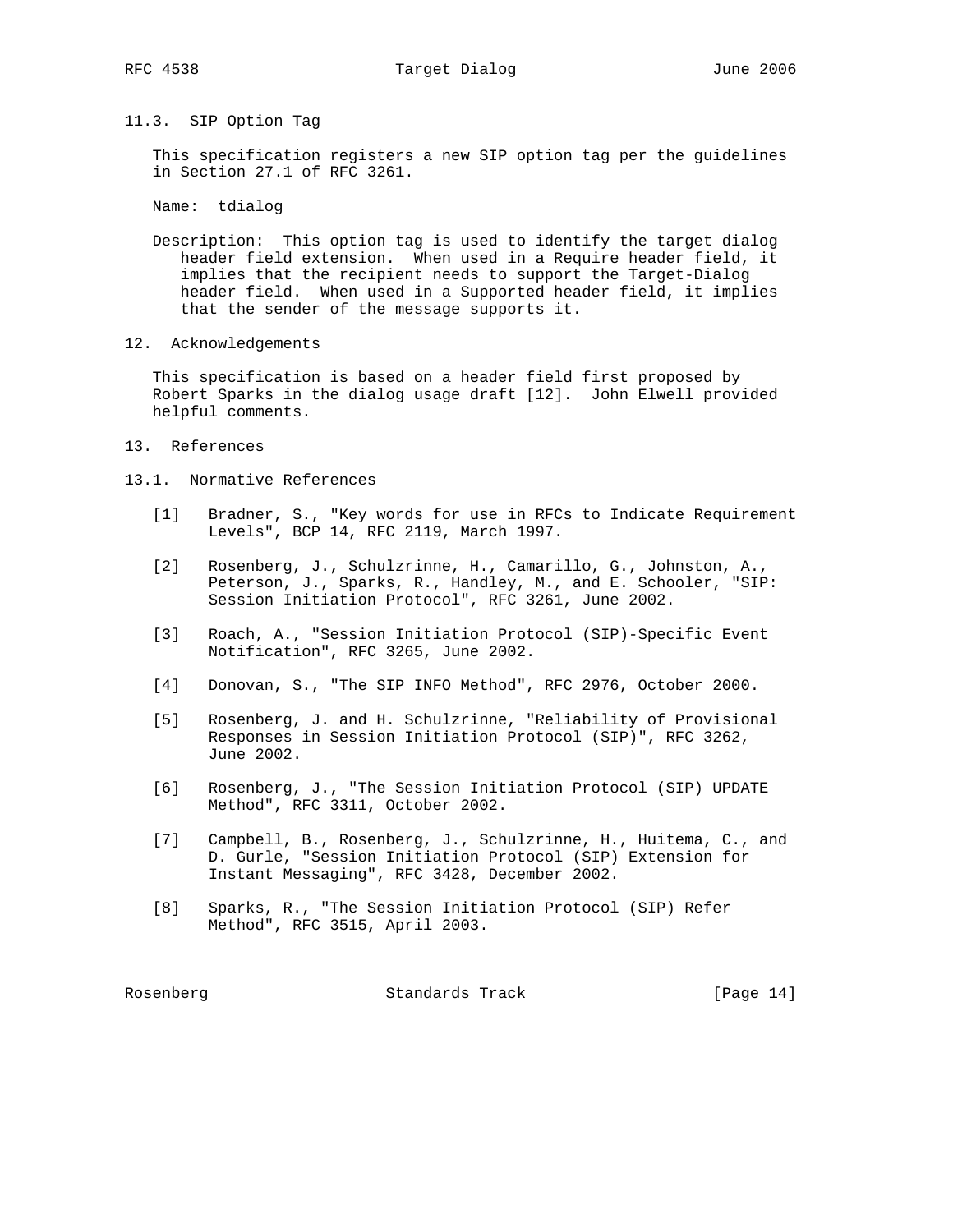RFC 4538 Target Dialog June 2006

- [9] Niemi, A., "Session Initiation Protocol (SIP) Extension for Event State Publication", RFC 3903, October 2004.
- [10] Camarillo, G., "The Internet Assigned Number Authority (IANA) Header Field Parameter Registry for the Session Initiation Protocol (SIP)", BCP 98, RFC 3968, December 2004.
- 13.2. Informative References
	- [11] Eastlake, D., Schiller, J., and S. Crocker, "Randomness Requirements for Security", BCP 106, RFC 4086, June 2005.
	- [12] Sparks, R., "Multiple Dialog Usages in the Session Initiation Protocol", Work in Progress, March 2006.
	- [13] Rosenberg, J., "Obtaining and Using Globally Routable User Agent (UA) URIs (GRUU) in the Session Initiation Protocol (SIP)", Work in Progress, May 2006.
	- [14] Rosenberg, J., "A Framework for Application Interaction in the Session Initiation Protocol (SIP)", Work in Progress, July 2005.
	- [15] Rosenberg, J., Schulzrinne, H., and R. Mahy, "An INVITE- Initiated Dialog Event Package for the Session Initiation Protocol (SIP)", RFC 4235, November 2005.
	- [16] Rosenberg, J., "A Session Initiation Protocol (SIP) Event Package for Conference State", Work in Progress, July 2005.
	- [17] Rosenberg, J., "A Framework for Conferencing with the Session Initiation Protocol (SIP)", RFC 4353, February 2006.
	- [18] Burger, E., "A Session Initiation Protocol (SIP) Event Package for Key Press Stimulus (KPML)", Work in Progress, December 2004.
	- [19] Sparks, R., Ed., Hawrylyshen, A., Johnston, A., Rosenberg, J., and H. Schulzrinne, "Session Initiation Protocol (SIP) Torture Test Messages", RFC 4475, May 2006.

Rosenberg Standards Track [Page 15]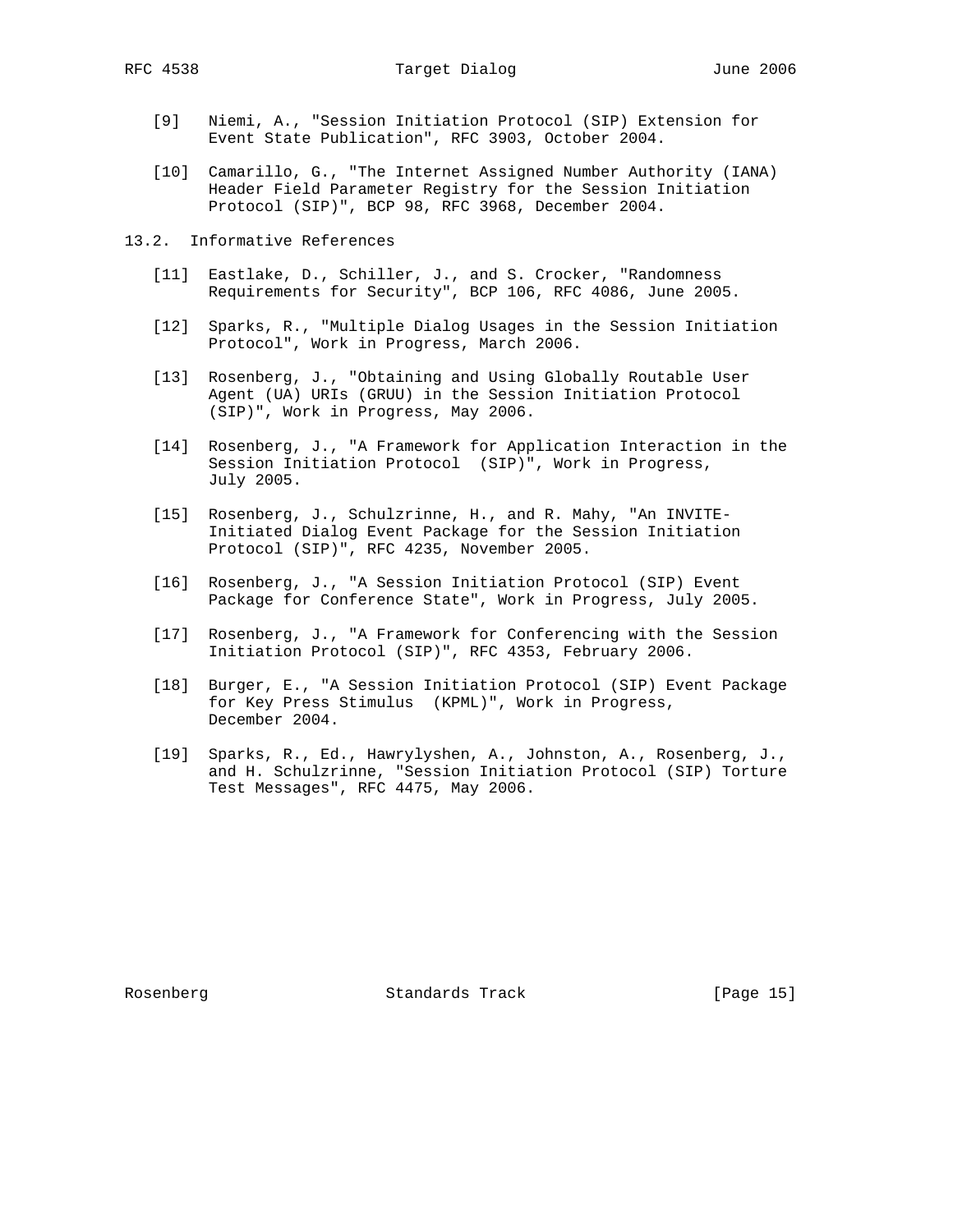Author's Address

 Jonathan Rosenberg Cisco Systems 600 Lanidex Plaza Parsippany, NJ 07054 US

 Phone: +1 973 952-5000 EMail: jdrosen@cisco.com URI: http://www.jdrosen.net

Rosenberg Standards Track [Page 16]